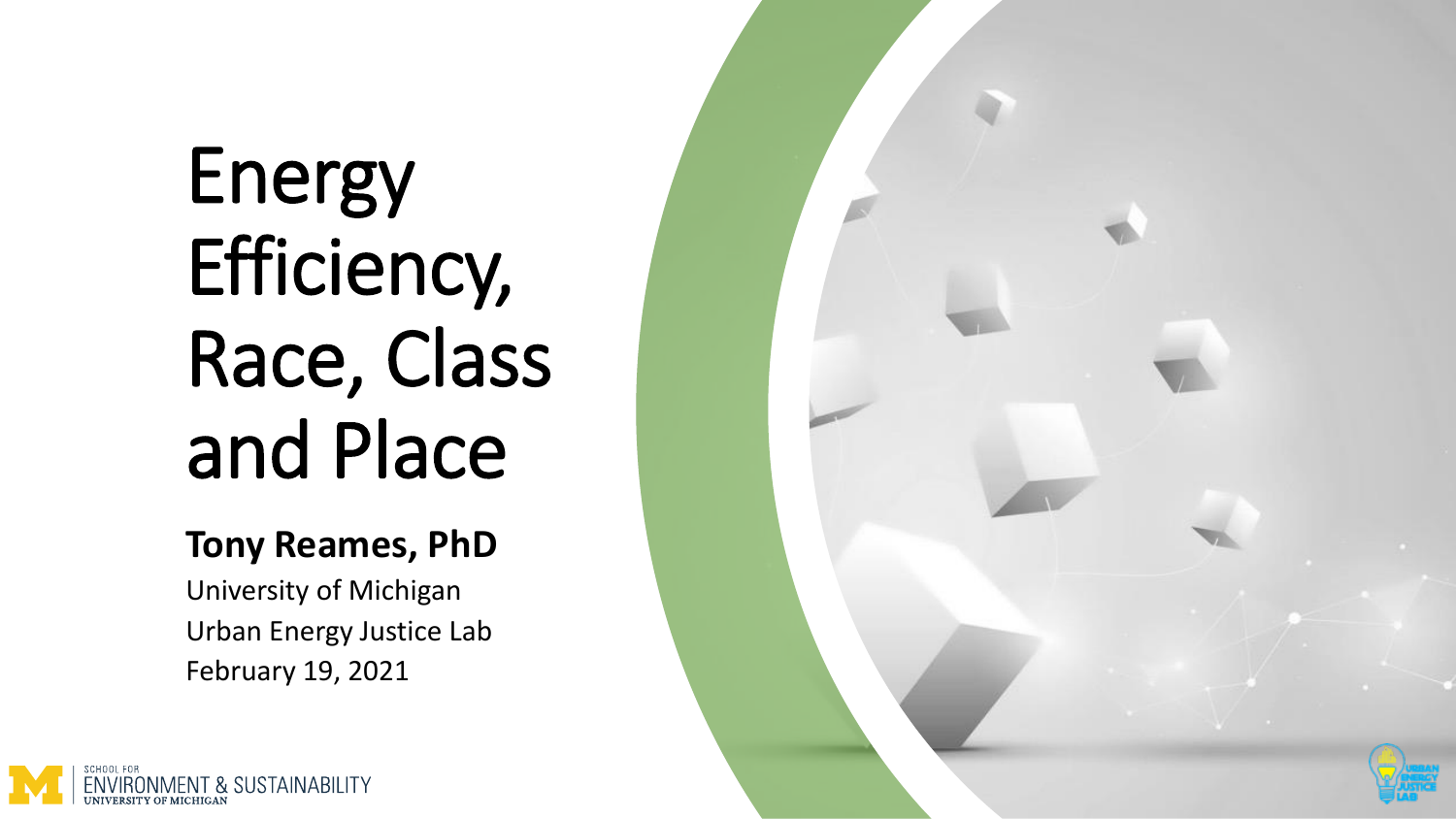# Is energy access **a** basic human right



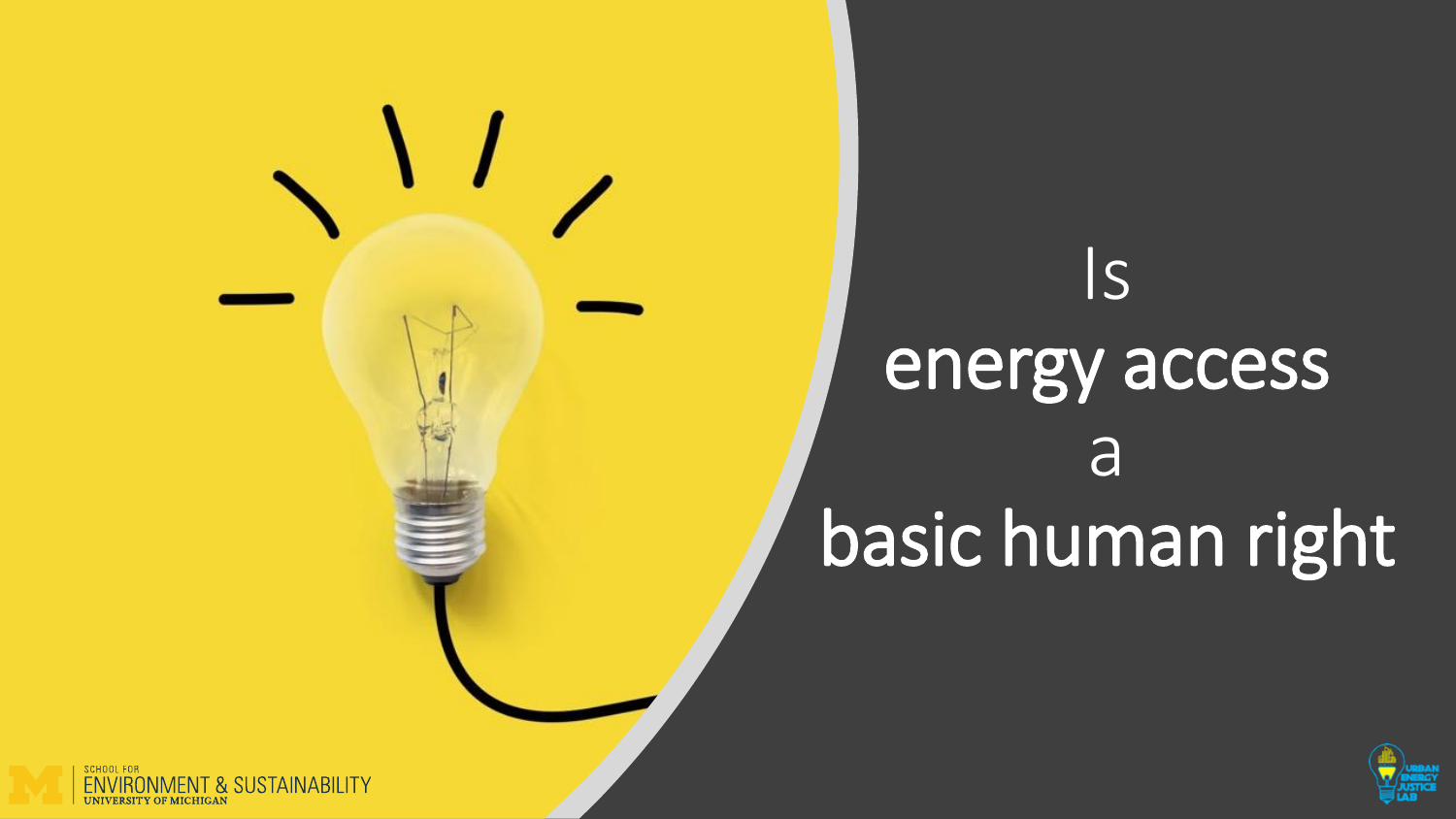### The State of U.S. Energy Insecurity

#### Pre-pandemic (2015 RECS)





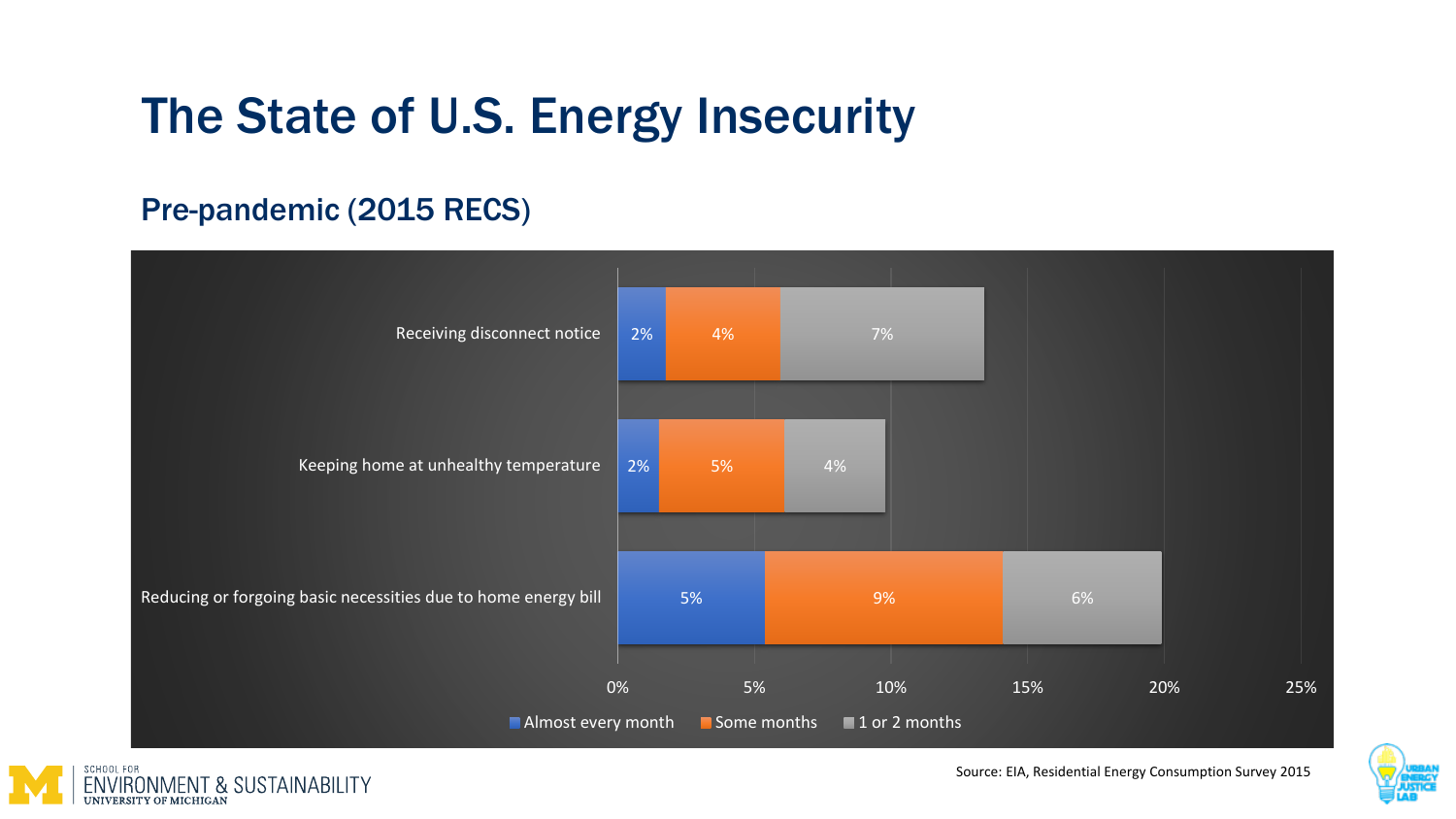### Distribution of Energy Insecurity by Census Region

No. of Energy Insecure HHs

- US 37.1M
- Northeast 6.2M
- Midwest 7.4M
- West 8.1M
- South 15.4M





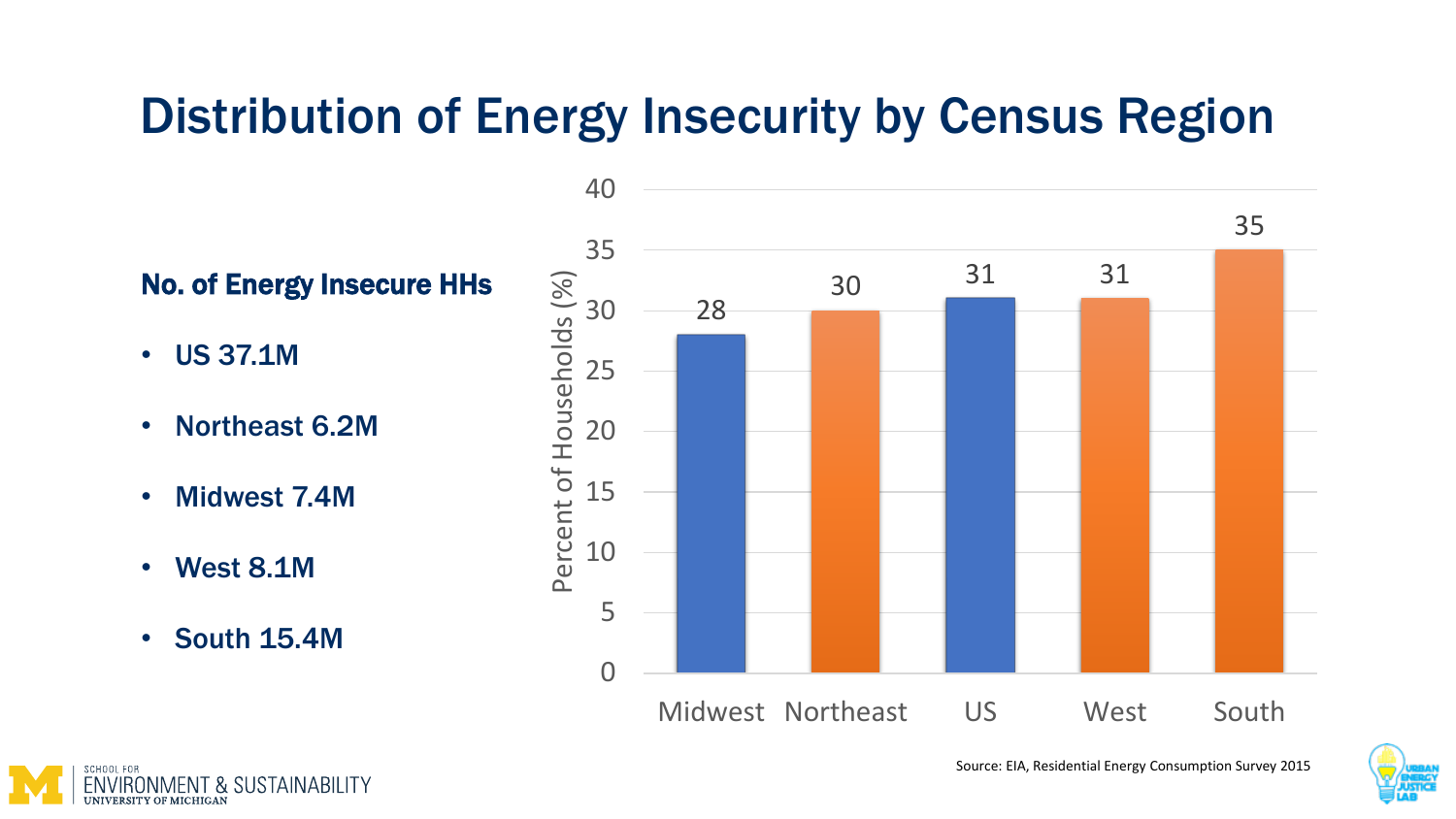### The State of U.S. Energy Insecurity

The pandemic has deepened energy insecurity (May 2020)

• Energy insecurity has disproportionately worsened for vulnerable populations

African American (16 %) Hispanic (19 %) White respondents (9 %)

**& SUSTAINABILITY** 

• reported difficulty paying an energy bill in the last month

Household could not pay an energy bill

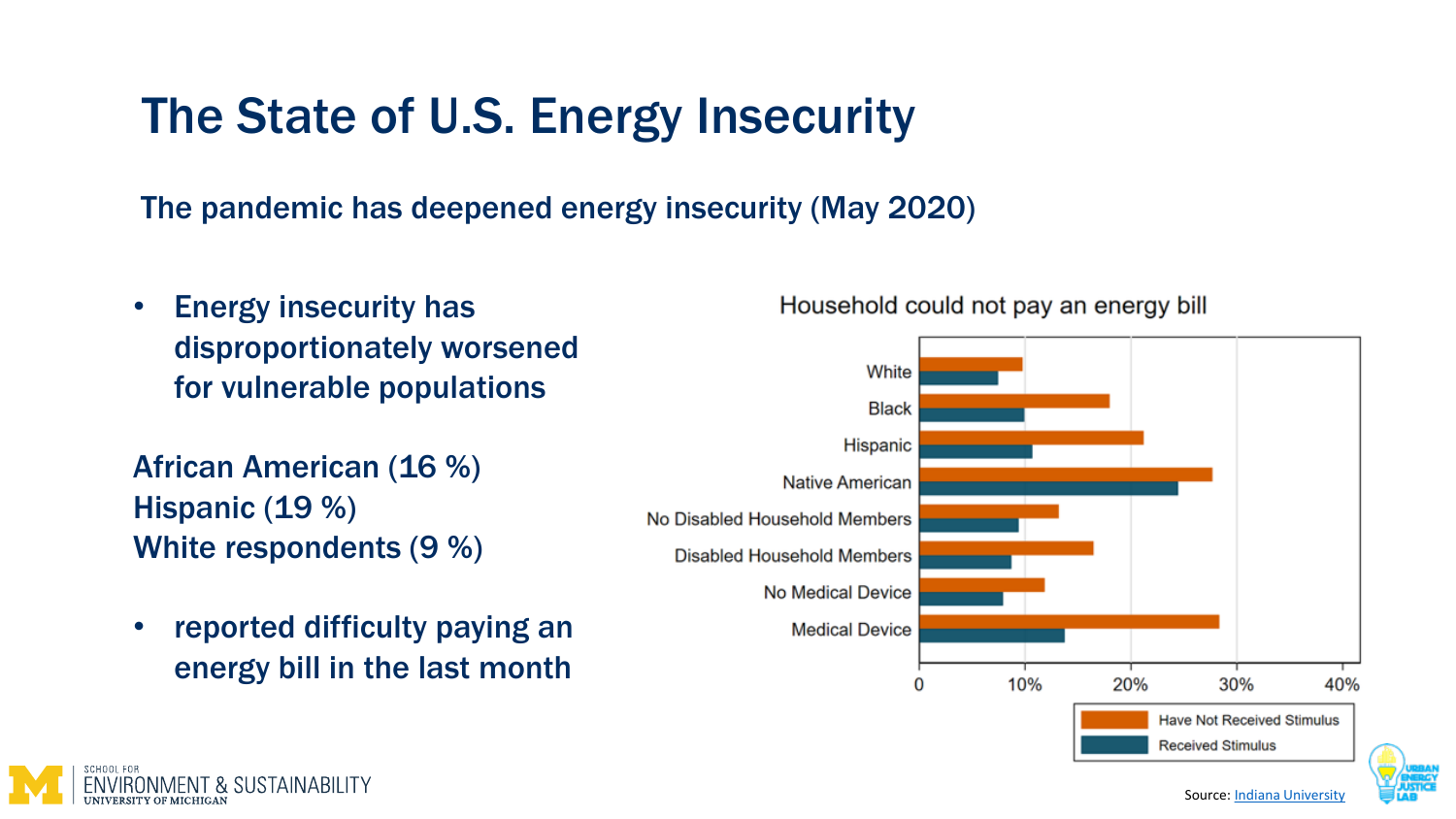## "Where U.S. Energy Policy is concerned, African Americans are proverbial canaries in the mineshaft."

Congressional Black Caucus Foundation Report, African Americans and Climate Change: An Unequal Burden, 2004



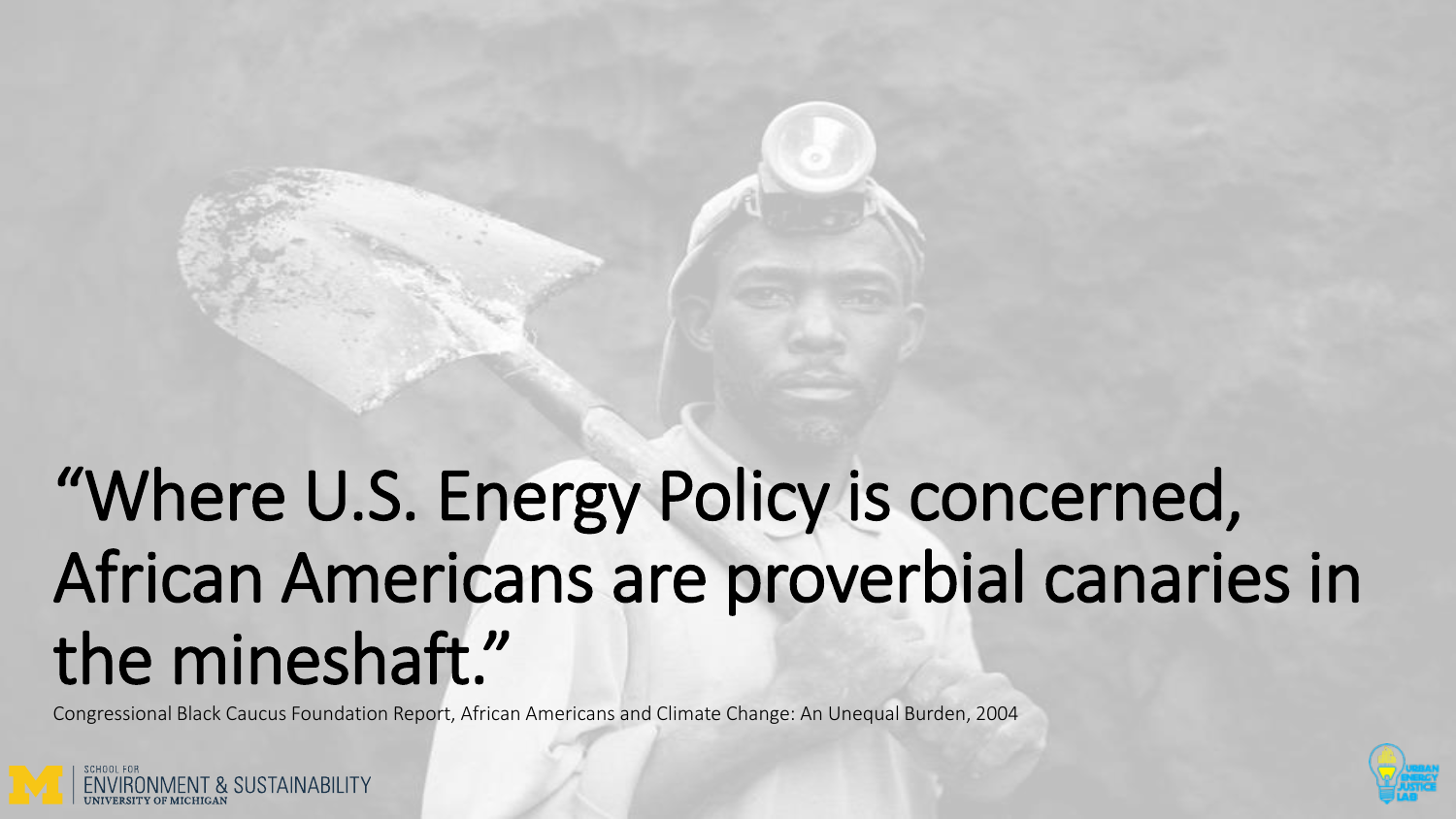#### Energy and Race – Consumption vs Efficiency



Source: EIA, Residential Energy Consumption Survey 2015



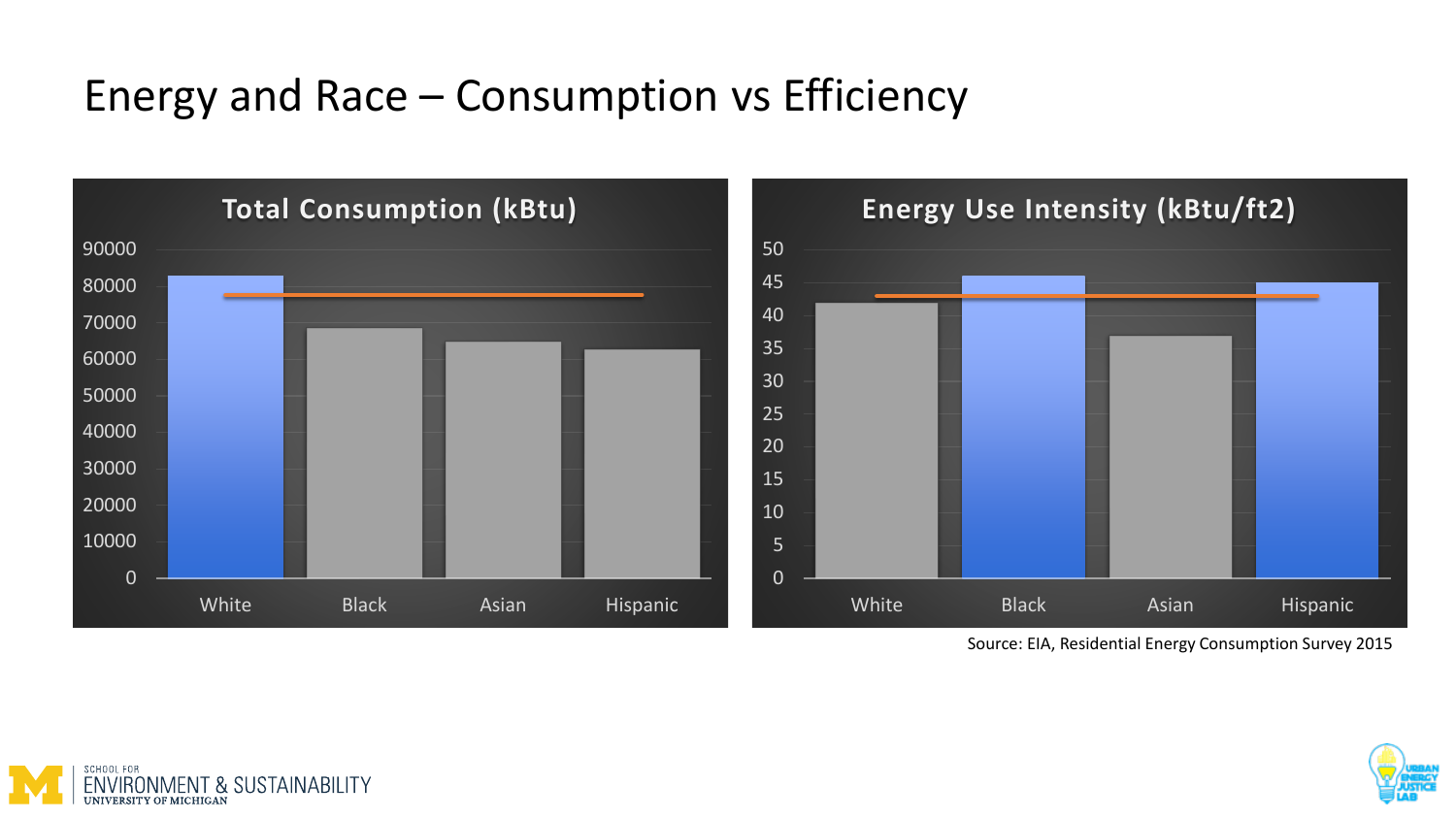### Residential Electricity Consumption





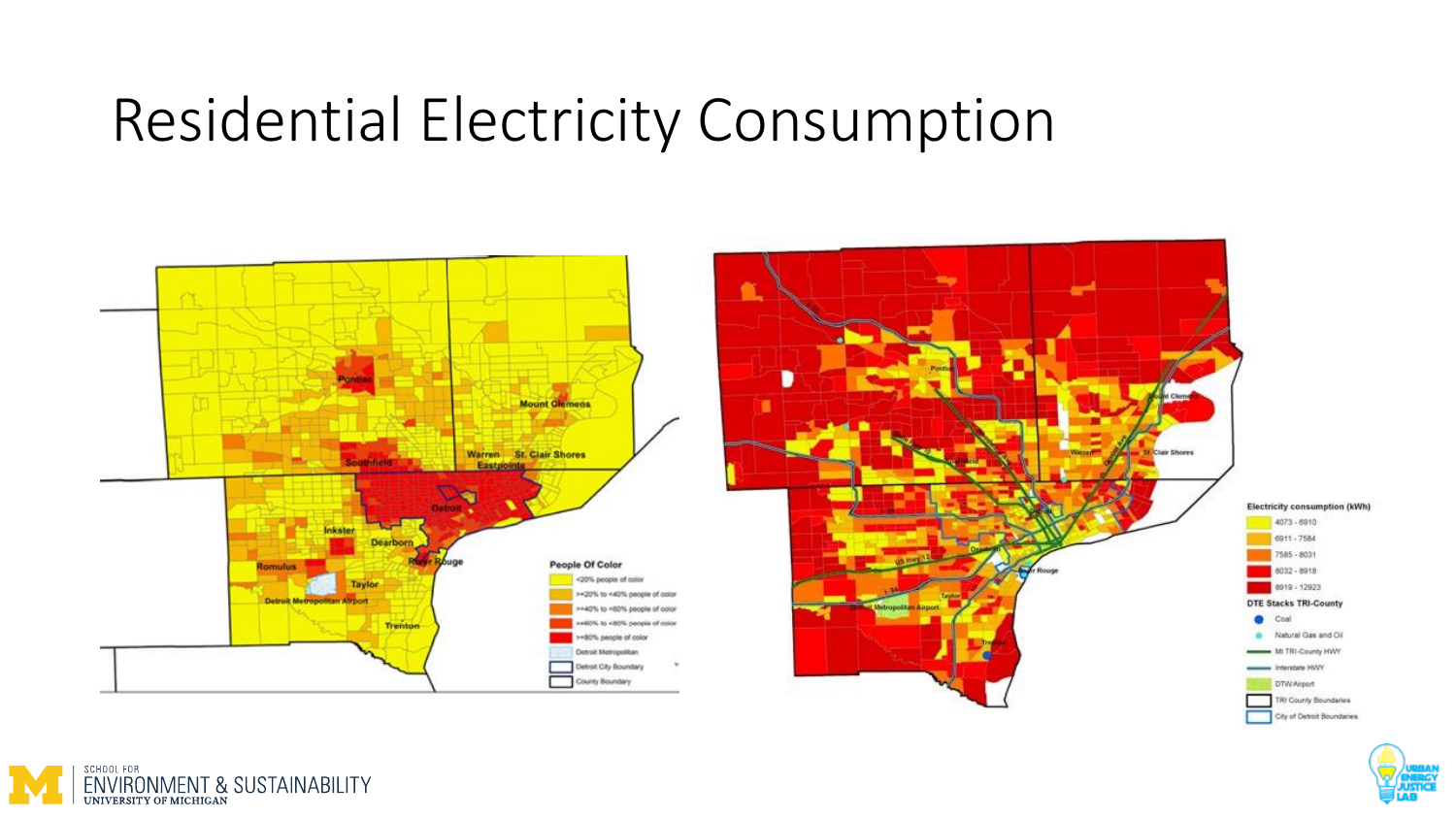### Residential Electricity (in)Efficiency





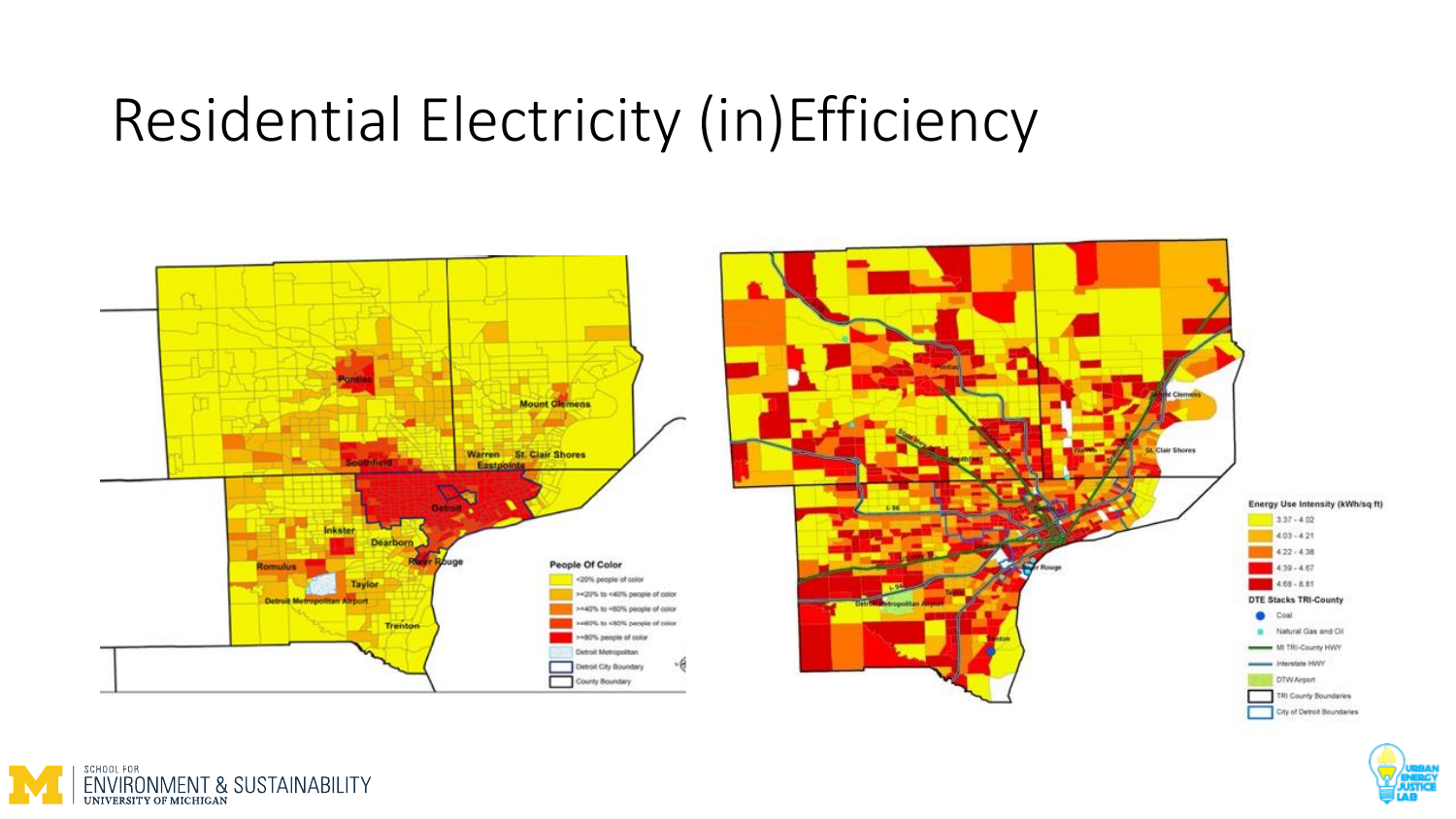### Detroit Heating Consumption v. (in)efficiency

| <b>Category</b>                          | <b>Description</b>      | <b>Correlation</b>            |                                |  |
|------------------------------------------|-------------------------|-------------------------------|--------------------------------|--|
|                                          |                         | <b>Heating</b><br>Consumption | <b>Heating</b><br>Inefficiency |  |
| <b>Economic Status</b>                   | Median HH income        |                               |                                |  |
|                                          | % HHs below poverty     |                               |                                |  |
| Education                                | % Less HS diploma       |                               |                                |  |
| Race/Ethnicity                           | % White HHs             |                               |                                |  |
|                                          | % African Americans HHs |                               |                                |  |
|                                          | % Hispanic HHs          |                               |                                |  |
| <b>Housing Tenure</b><br>HHs= Households | % Owner-occupied        |                               |                                |  |

Detroit utility shut-off protests, 2012



SCHOOL FOR & SUSTAINABILITY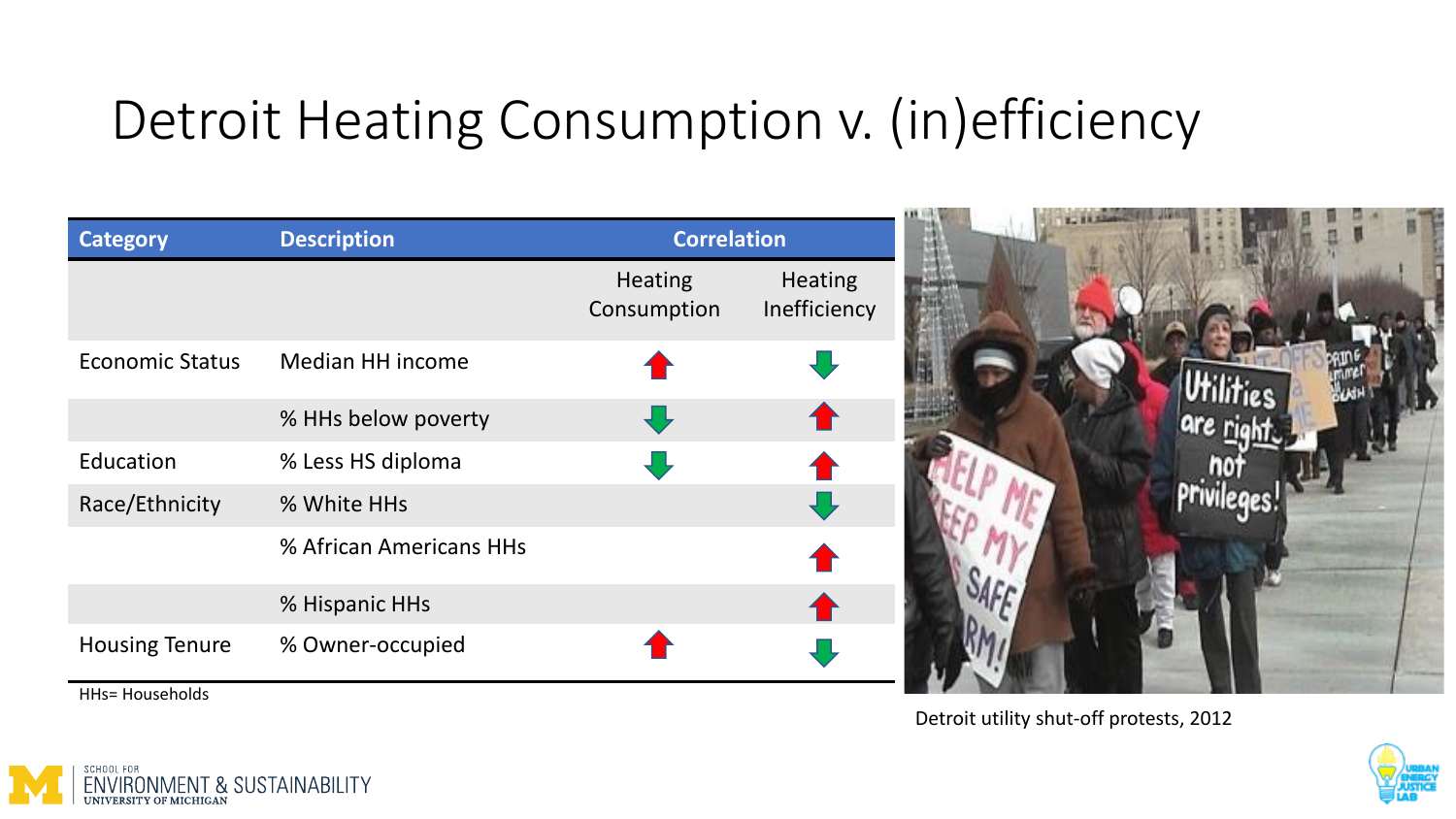### Estimating Heating Energy Efficiency (National)





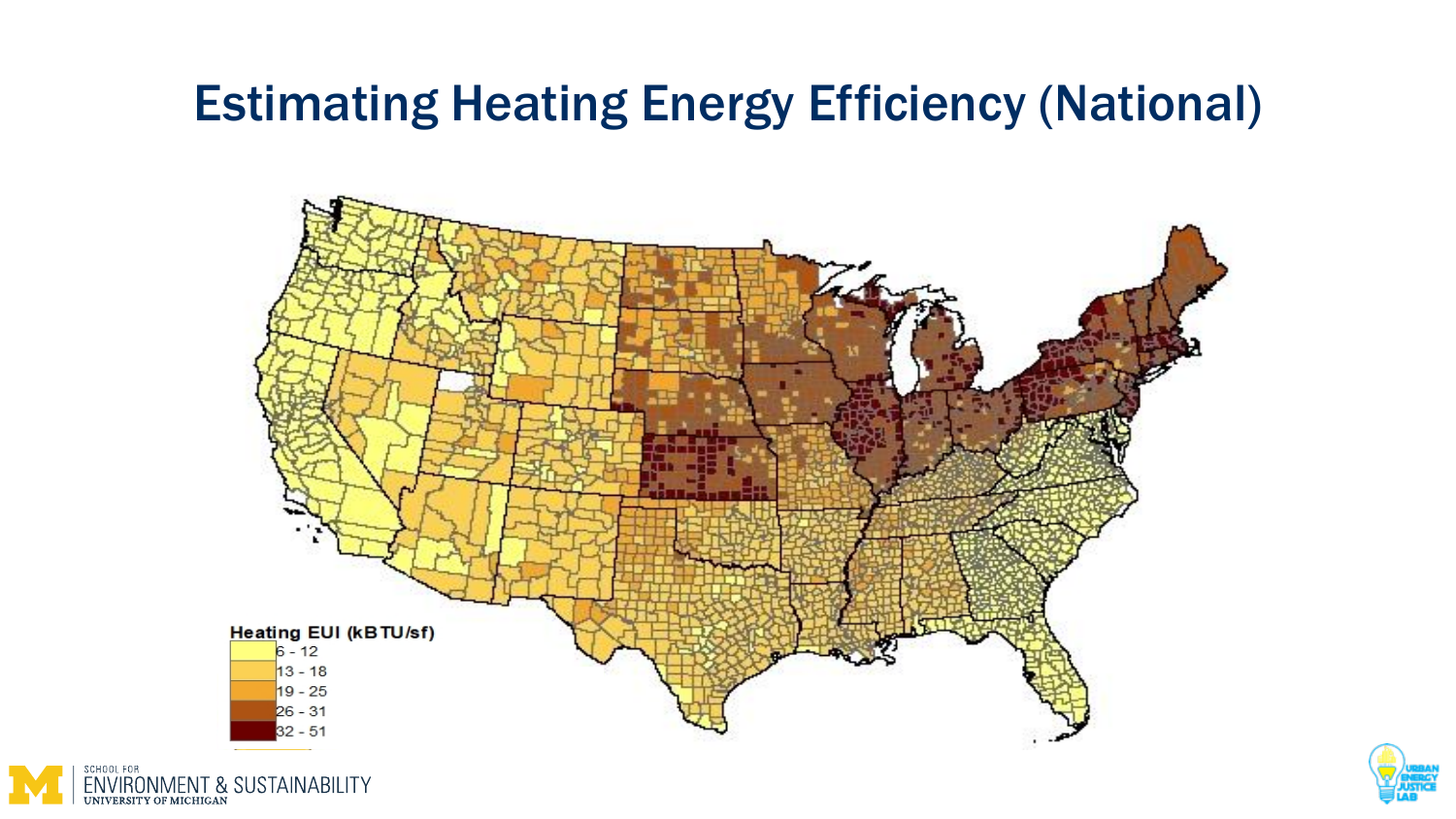#### Energy Efficient Technology Access and Affordability Disparities



**An incandescent truth: Disparities in energy-efficient lighting availability and prices in an urban US county**

Reames, T. G., Reiner, M. A., & Stacey, M. B. 2018. *Applied Energy*, *218*, 95-103.



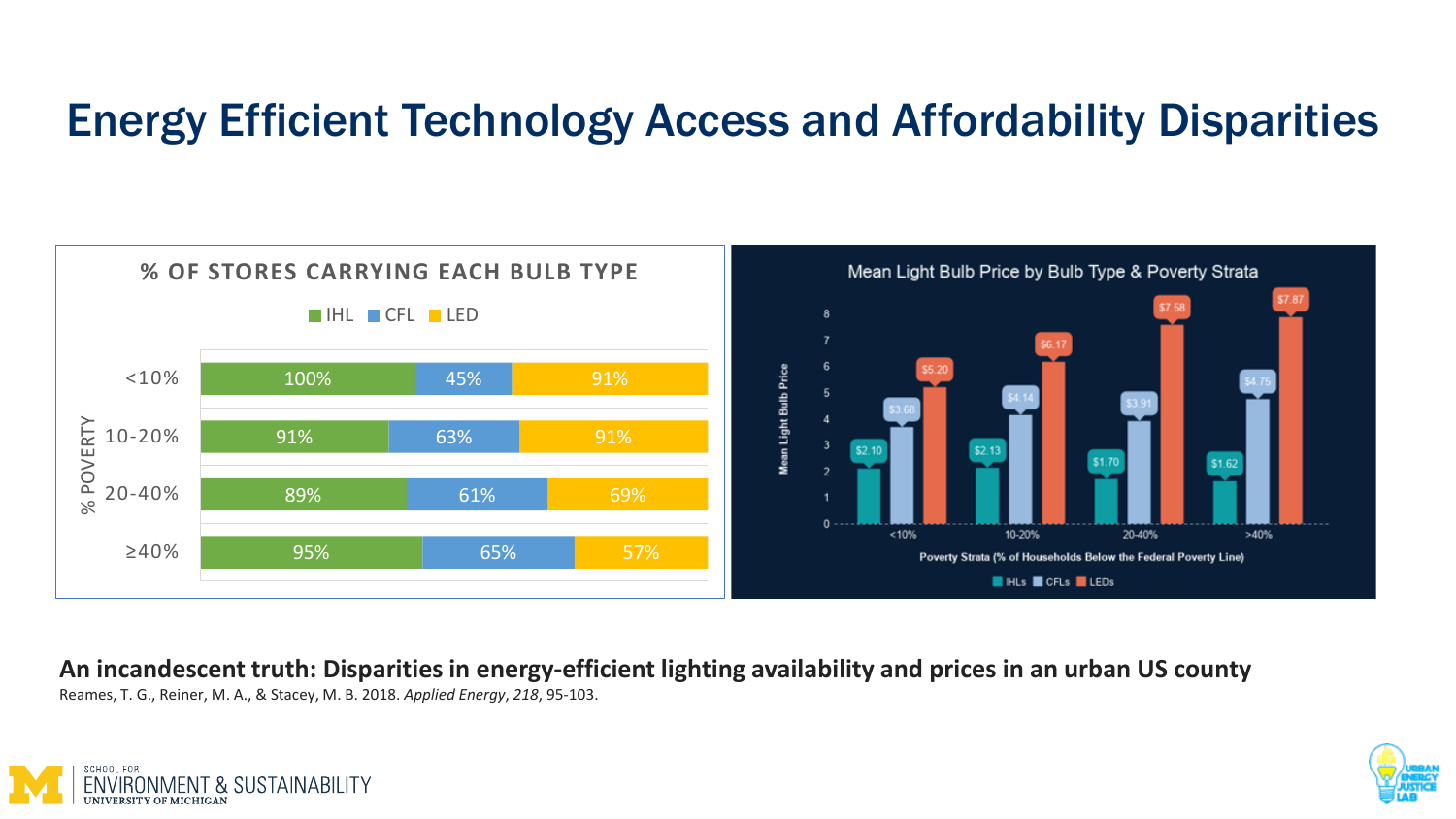### The Energy Efficiency Funding Donut Hole



1 in 8 (460,000) Michigan households

**Understanding the residential energy efficiency financing coverage gap and market potential.**

Forrester, S. P., & Reames, T. G. (2020). *Applied Energy*, *260*, 114307.



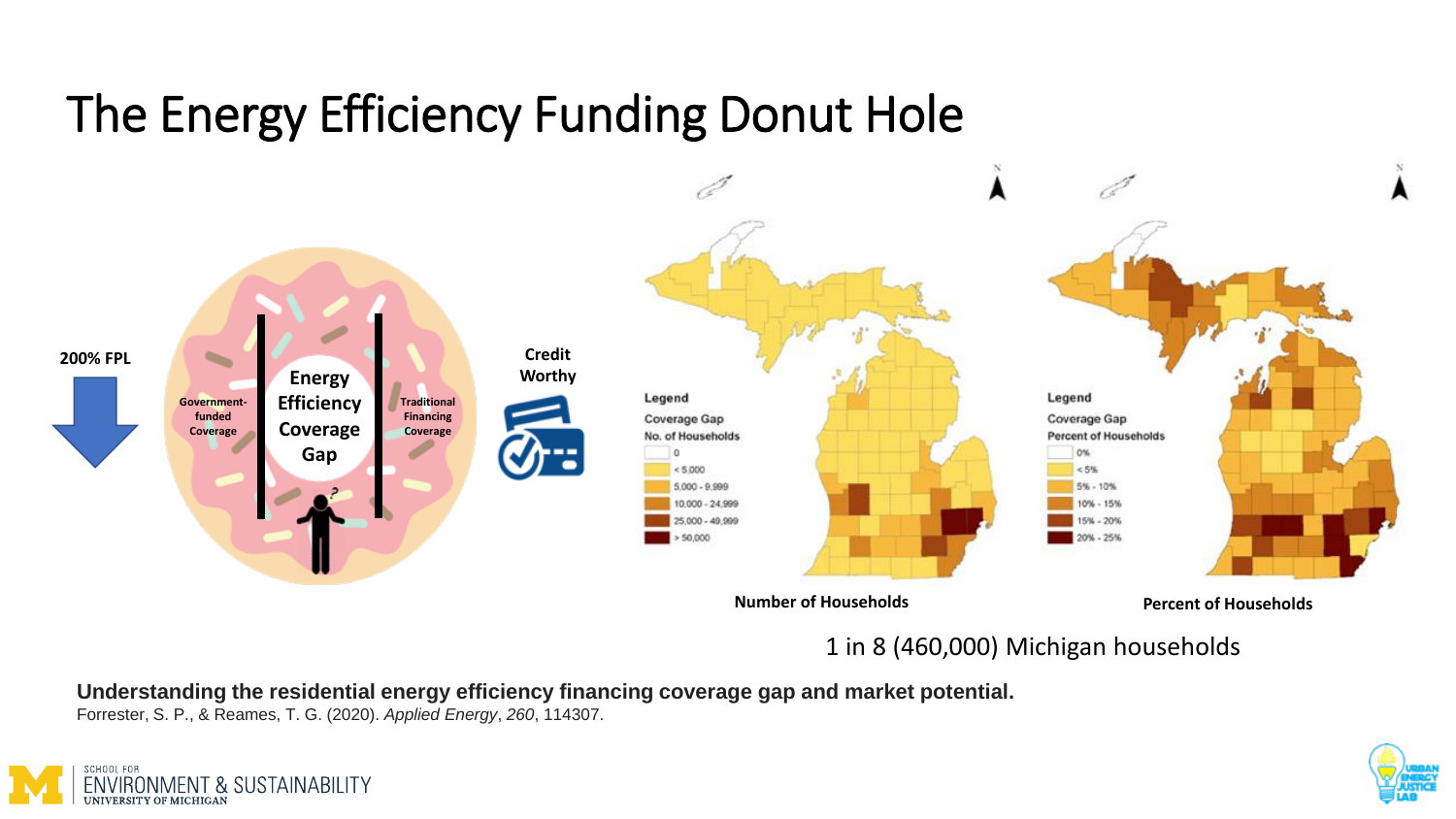### **Conclusions**

- Spatial, racial, and socioeconomic disparities exist in residential energy efficiency, affordability, and technology access
- Less energy efficient areas are spatially clustered (place is important)
- Targeted, community-based approaches to energy efficiency support energy justice & may enable more effective implementation of assistance programs
- Community-based approaches recognize the unique characteristics and needs of target communities to overcome participation and technology access barriers